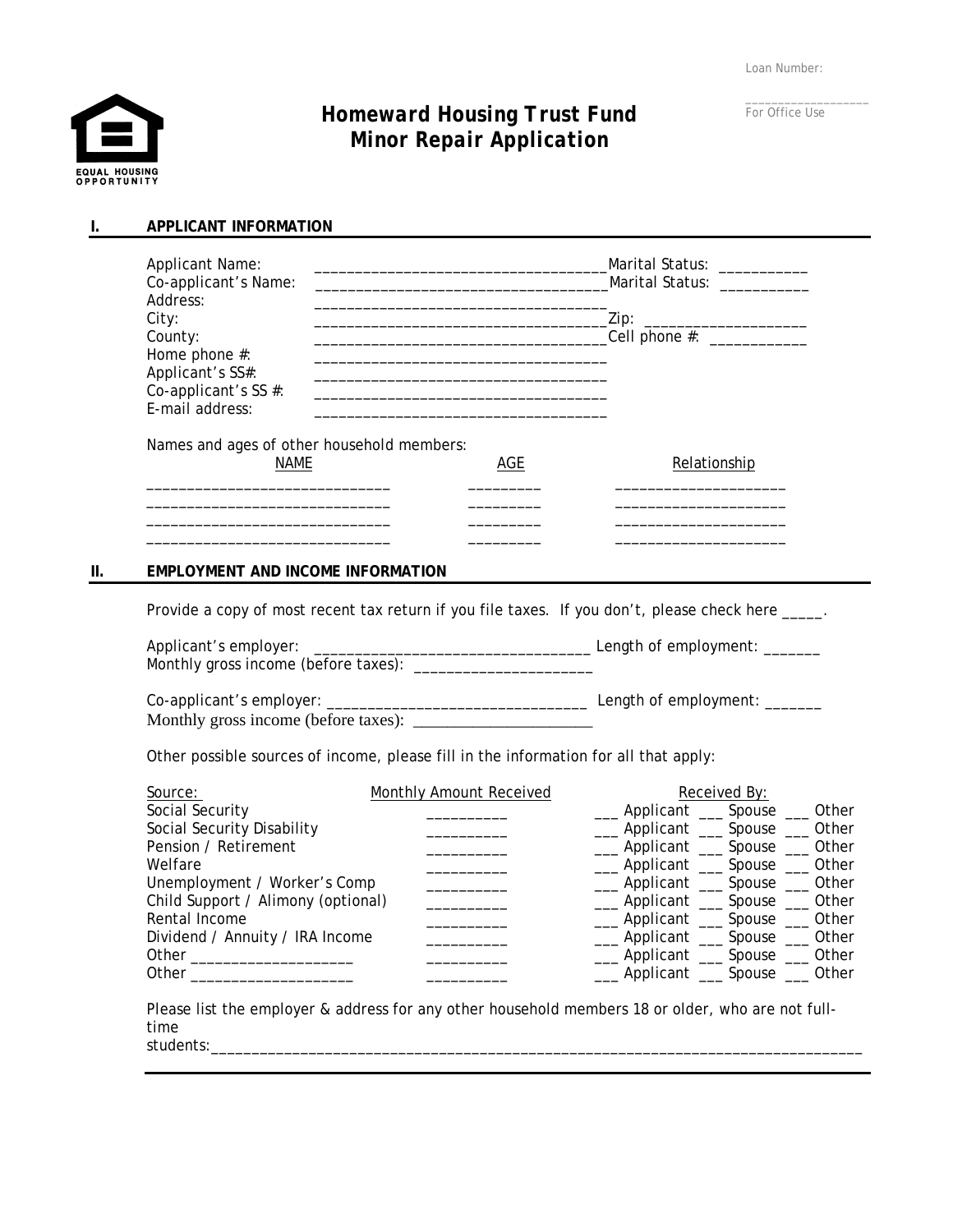## **Approximate Balance – Provide current statements**

| Checking                      |  |  |  |
|-------------------------------|--|--|--|
| Checking                      |  |  |  |
| Savings                       |  |  |  |
| Savings                       |  |  |  |
| Investments/IRA's             |  |  |  |
| Cash Value - Life Insurance   |  |  |  |
|                               |  |  |  |
| Other Real Estate Investments |  |  |  |

#### **IV. TYPE OF PROJECT \_\_\_\_\_\_\_\_\_\_\_\_\_\_\_\_\_\_\_\_\_\_\_\_\_\_\_\_\_\_\_\_\_\_\_\_\_\_\_\_\_\_\_\_\_\_\_**

 Address of property: \_\_\_\_\_\_\_\_\_\_\_\_\_\_\_\_\_\_\_\_\_\_\_\_\_\_\_\_\_\_\_\_\_\_\_\_\_\_\_\_\_\_\_\_\_\_\_\_\_\_\_\_\_\_\_\_\_\_\_\_\_\_\_\_\_\_\_\_\_ Grant amount requested (\$5,000 maximum): \_\_\_\_\_\_\_\_\_\_\_\_\_\_\_\_\_\_ Project Description:\_\_\_\_\_\_\_\_\_\_\_\_\_\_\_\_\_\_\_\_\_\_\_\_\_\_\_\_\_\_\_\_\_\_\_\_\_\_\_\_\_\_\_\_\_\_\_\_\_\_\_\_\_\_\_\_\_\_\_\_\_\_\_\_\_\_\_\_\_\_

Amount of rental deposit: \_\_\_\_\_\_\_\_\_\_\_\_\_\_\_\_\_\_\_ Name, address and phone number of landlord: \_\_\_\_\_\_\_\_\_\_ \_\_\_\_\_\_\_\_\_\_\_\_\_\_\_\_\_\_\_\_\_\_\_\_\_\_\_\_\_\_\_\_\_\_\_\_\_\_\_\_\_\_\_\_\_\_\_\_\_\_\_\_\_\_\_\_\_\_\_\_\_\_\_\_\_\_\_\_\_\_\_\_\_\_\_\_\_\_\_\_\_\_\_\_\_\_\_

\_\_\_\_\_\_\_\_\_\_\_\_\_\_\_\_\_\_\_\_\_\_\_\_\_\_\_\_\_\_\_\_\_\_\_\_\_\_\_\_\_\_\_\_\_\_\_\_\_\_\_\_\_\_\_\_\_\_\_\_\_\_\_\_\_\_\_\_\_\_\_\_\_\_\_\_\_\_\_\_\_\_\_\_\_\_\_

 $\mathcal{L}_\mathcal{L} = \mathcal{L}_\mathcal{L} = \mathcal{L}_\mathcal{L} = \mathcal{L}_\mathcal{L} = \mathcal{L}_\mathcal{L} = \mathcal{L}_\mathcal{L} = \mathcal{L}_\mathcal{L} = \mathcal{L}_\mathcal{L} = \mathcal{L}_\mathcal{L} = \mathcal{L}_\mathcal{L} = \mathcal{L}_\mathcal{L} = \mathcal{L}_\mathcal{L} = \mathcal{L}_\mathcal{L} = \mathcal{L}_\mathcal{L} = \mathcal{L}_\mathcal{L} = \mathcal{L}_\mathcal{L} = \mathcal{L}_\mathcal{L}$  $\mathcal{L}_\mathcal{L} = \mathcal{L}_\mathcal{L} = \mathcal{L}_\mathcal{L} = \mathcal{L}_\mathcal{L} = \mathcal{L}_\mathcal{L} = \mathcal{L}_\mathcal{L} = \mathcal{L}_\mathcal{L} = \mathcal{L}_\mathcal{L} = \mathcal{L}_\mathcal{L} = \mathcal{L}_\mathcal{L} = \mathcal{L}_\mathcal{L} = \mathcal{L}_\mathcal{L} = \mathcal{L}_\mathcal{L} = \mathcal{L}_\mathcal{L} = \mathcal{L}_\mathcal{L} = \mathcal{L}_\mathcal{L} = \mathcal{L}_\mathcal{L}$ 

#### **VI. AGREEMENT & WAIVER OF CONFIDENTIALITY**

My/our signatures authorize Homeward, Inc. to investigate employment status, statements or other data obtained from me/us. A photocopy, or exact reproduction of this agreement and waiver, as duly executed, shall have the same force and effect as this original.

#### **VII. SIGNATURES**

I (We), hereby verify that the information submitted in the application is true and accurate to the best of my (our) knowledge and that I (We), have truly and accurately declared all my (our) income and resources available to me (us). I (We), do also give my (our) permission to supply Homeward, Inc. with any and all information necessary to verify the above information.

In the event that any of the foregoing information is untrue or incomplete, this application shall be rendered null and void.

APPLICANT SIGNATURE Date CO-APPLICANT SIGNATURE Date

**Subject to availability of funds Return completed application to: Homeward, Inc. Box 172, Humboldt, IA 50548** 

 $\overline{\phantom{a}}$  , and the contribution of the contribution of the contribution of the contribution of the contribution of the contribution of the contribution of the contribution of the contribution of the contribution of the